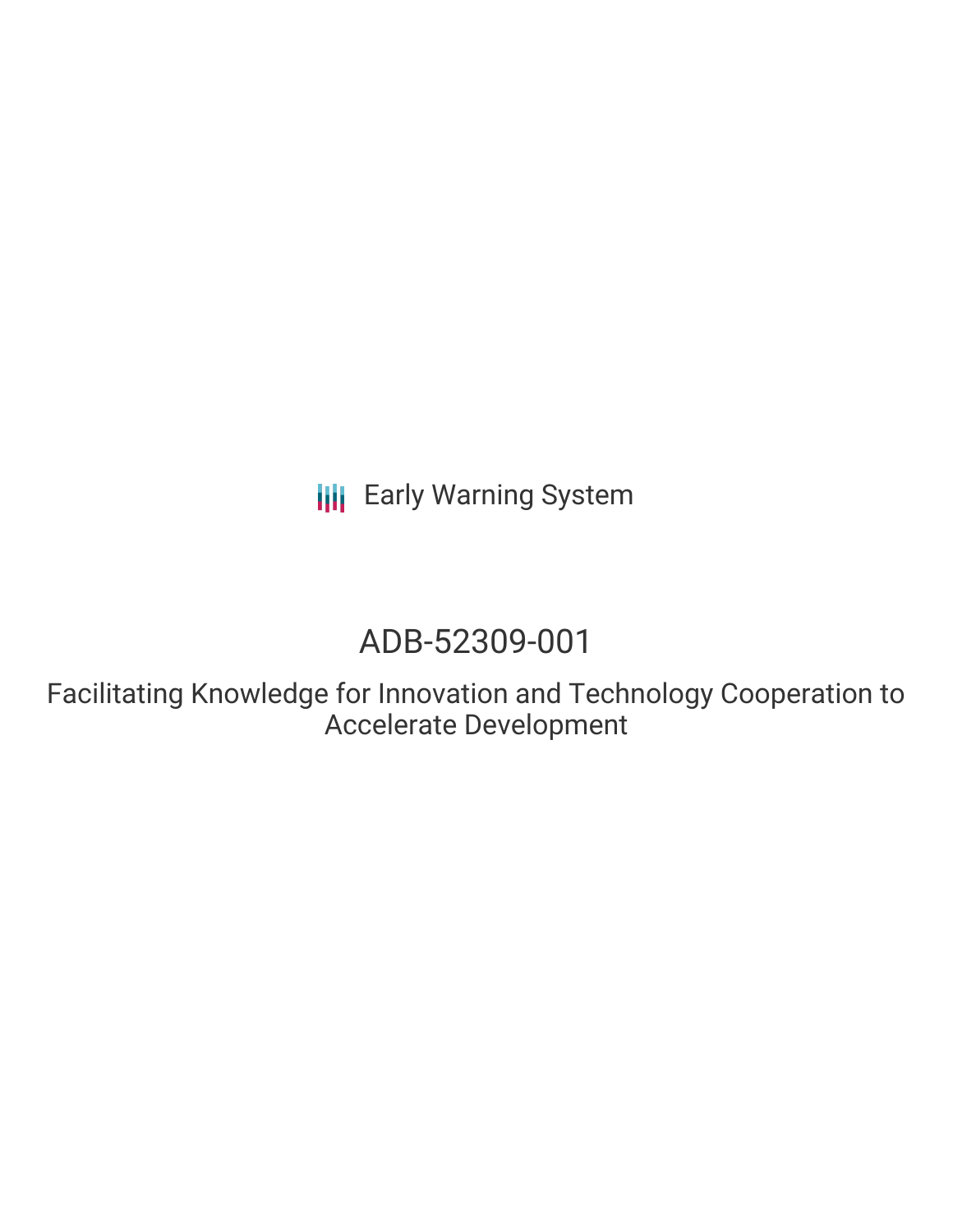

#### **Quick Facts**

| <b>Countries</b>              | India, Indonesia, Philippines                                           |
|-------------------------------|-------------------------------------------------------------------------|
| <b>Specific Location</b>      | India - Nation-wide; Indonesia - Nation-wide; Philippines - Nation-wide |
| <b>Financial Institutions</b> | Asian Development Bank (ADB)                                            |
| Status                        | Proposed                                                                |
| <b>Bank Risk Rating</b>       |                                                                         |
| <b>Sectors</b>                | Communications, Law and Government                                      |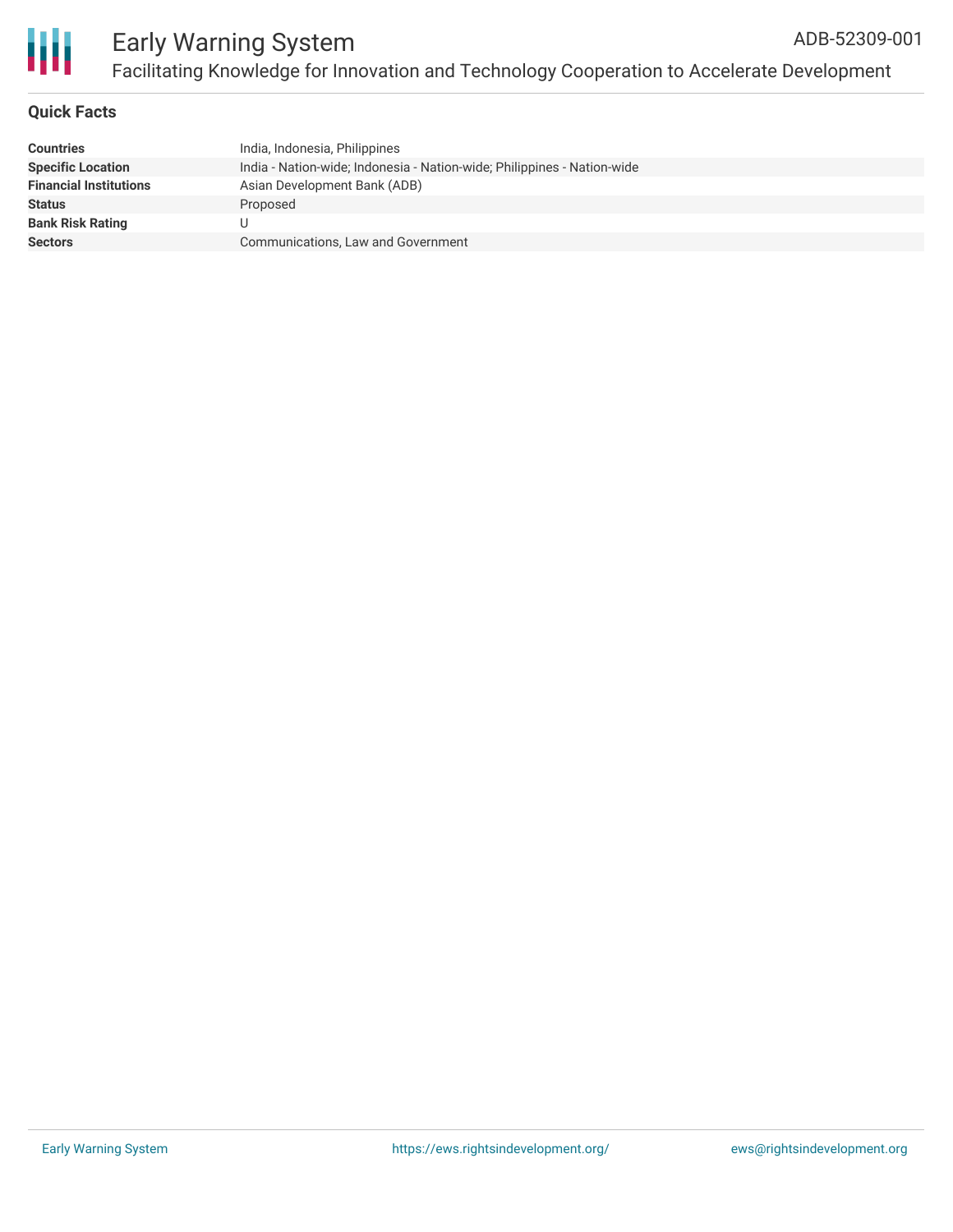

### **Project Description**

According to the bank document, the knowledge and support technical assistance (TA) will support the Asian Development Bank's (ADB's) efforts to develop human capital to advance and share knowledge for innovation and technology adoption and diffusion in its developing member countries (DMCs). Aligned with ADB's Strategy 2030, the TA emphasizes promoting the use of innovative technology and strengthening knowledge services, to accelerate and sustain economic development in the DMCs, by addressing increasingly complex development challenges facing the region.

The proposed TA is included in the 2019 work plan of the Sustainable Development and Climate Change Department. It is in line with the President's Planning Directions for 2019 to deliver quality operations through incorporating new approaches, knowledge creation and sharing with clients, advanced technologies, collaboration, and innovation.

This TA will support the implementation of the Korea-Asia and Pacific Tech Corp (KTC) Program which underlines the cooperation agreement ADB signed in May 2018 with the Ministry of Strategy and Finance of the Republic of Korea. The KTC program will engage experts from Asia and the Pacific, including Korea to help build the capacity in ADB's DMCs to learn new skills and adopt innovation. The KTC program is being implemented in Latin American countries in partnership with the Inter-American Development Bank (IDB).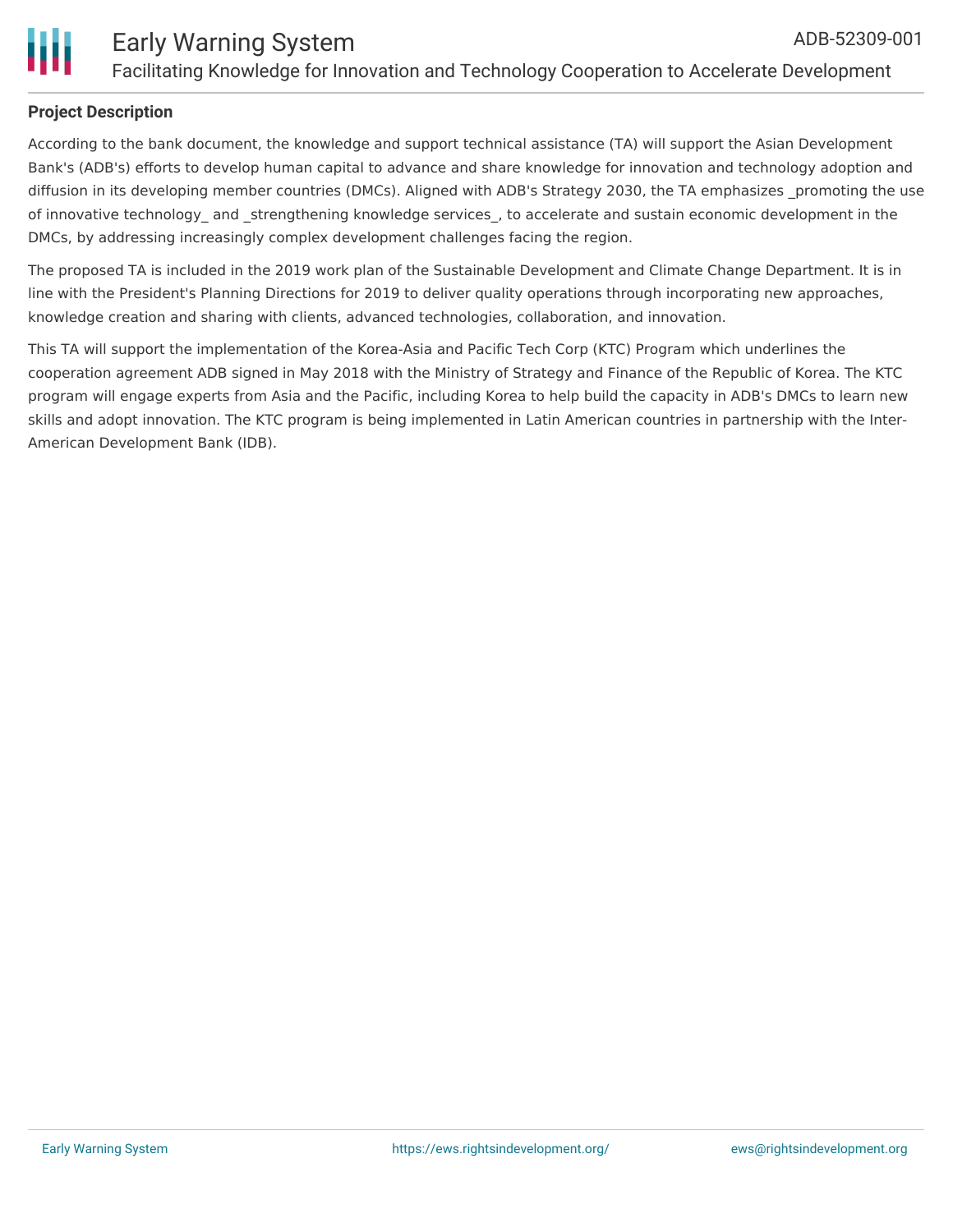#### **Investment Description**

Asian Development Bank (ADB)

\*There is no further information being disclosed at this stage of the project\*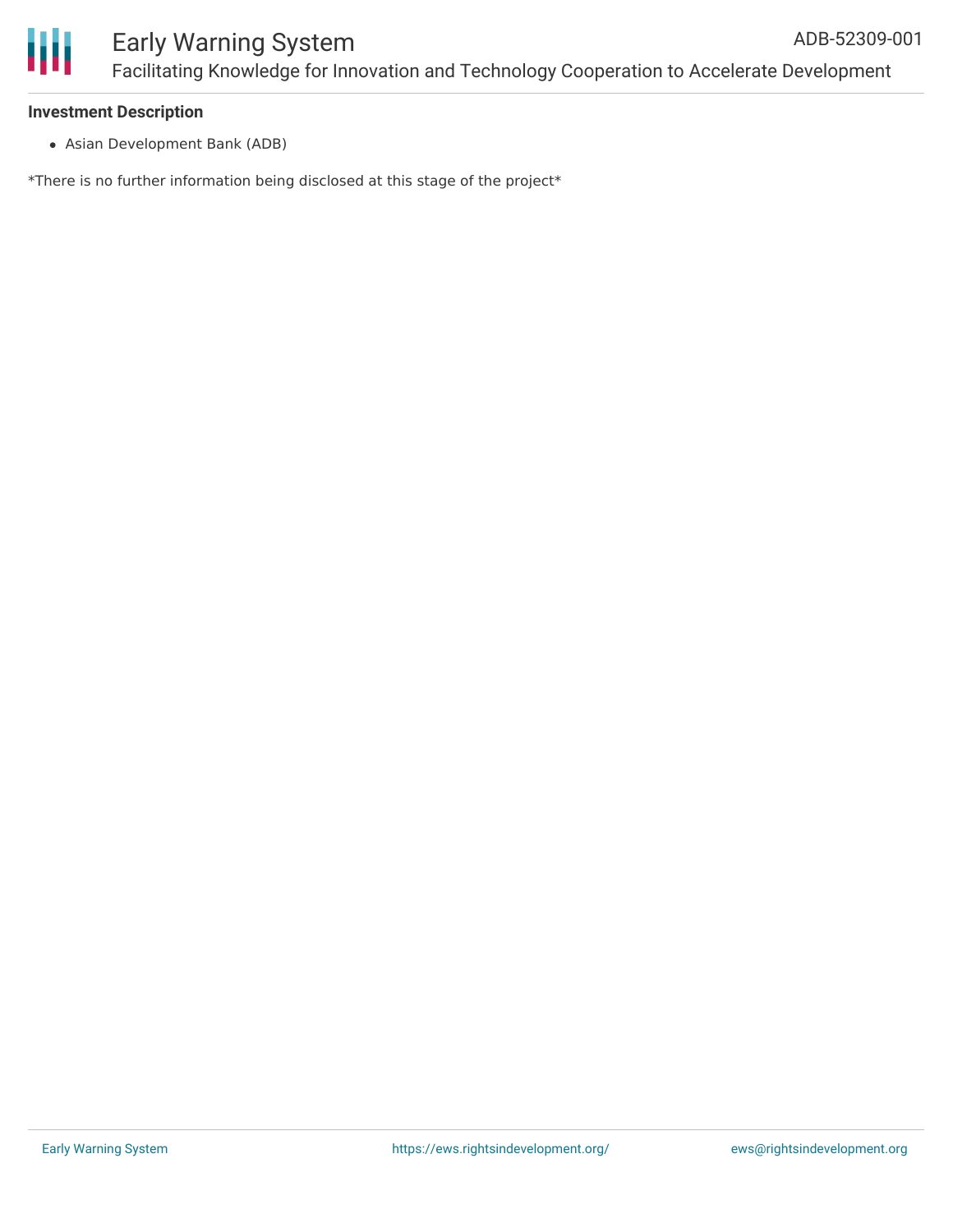#### **Contact Information**

**Responsible ADB Officer** Vivek Raman

**Responsible ADB Department** Sustainable Development and Climate Change Department

**Responsible ADB Division** SDCC-KC

**Executing Agencies**

**Asian Development Bank** 6 ADB Avenue, Mandaluyong City 1550, Philippines

\*There is no further information being disclosed at this stage of the project\*

#### **ACCOUNTABILITY MECHANISM OF ADB**

The Accountability Mechanism is an independent complaint mechanism and fact-finding body for people who believe they are likely to be, or have been, adversely affected by an Asian Development Bank-financed project. If you submit a complaint to the Accountability Mechanism, they may investigate to assess whether the Asian Development Bank is following its own policies and procedures for preventing harm to people or the environment. You can learn more about the Accountability Mechanism and how to file a complaint at: http://www.adb.org/site/accountability-mechanism/main